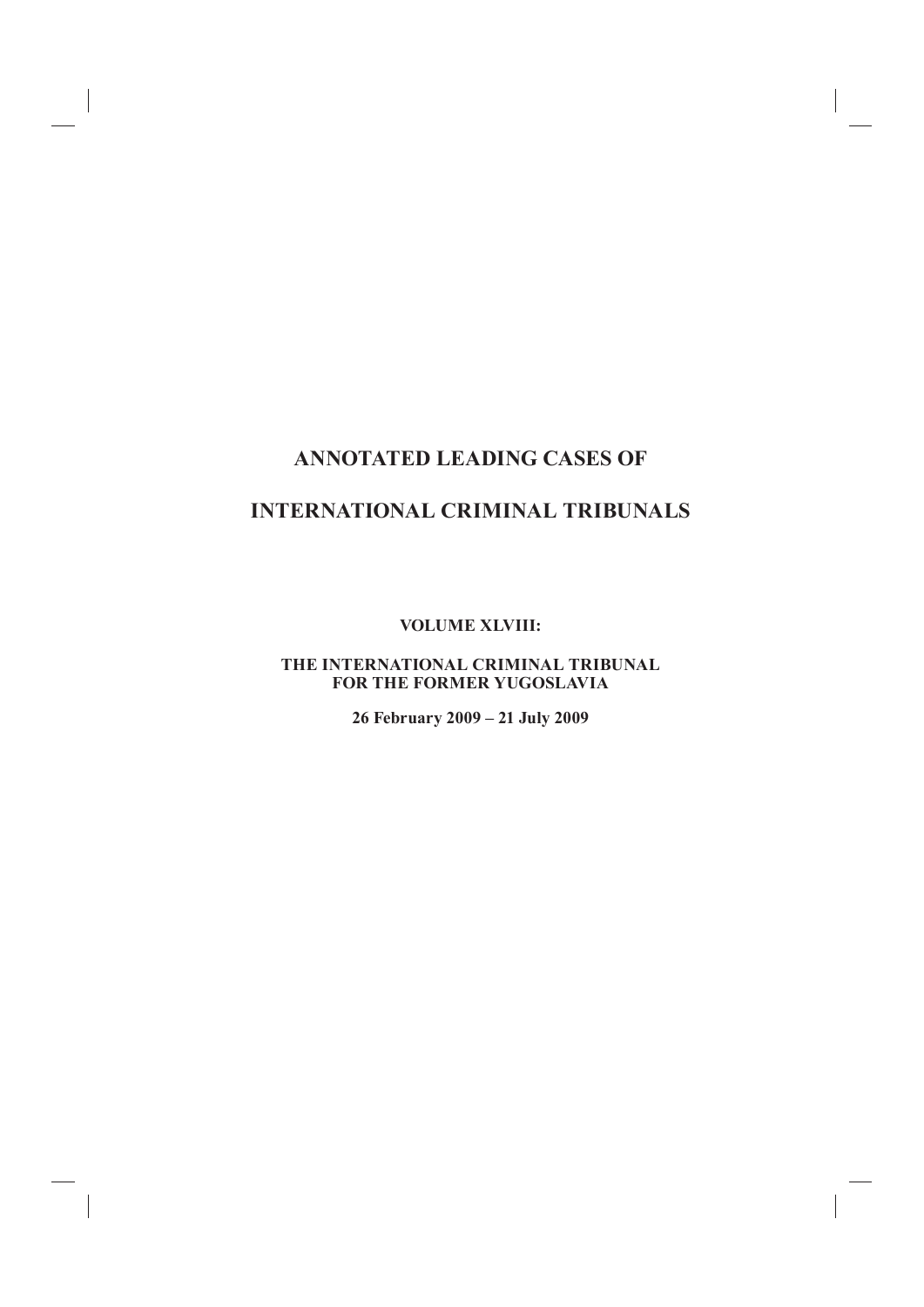## **ANNOTATED LEADING CASES OF**

## **INTERNATIONAL CRIMINAL TRIBUNALS**

**VOLUME XLVIII:**

#### **THE INTERNATIONAL CRIMINAL TRIBUNAL FOR THE FORMER YUGOSLAVIA**

**26 February 2009 – 21 July 2009**

**André KLIP, Steven FREELAND (eds.) Anzinga LOW (assistant editor)**

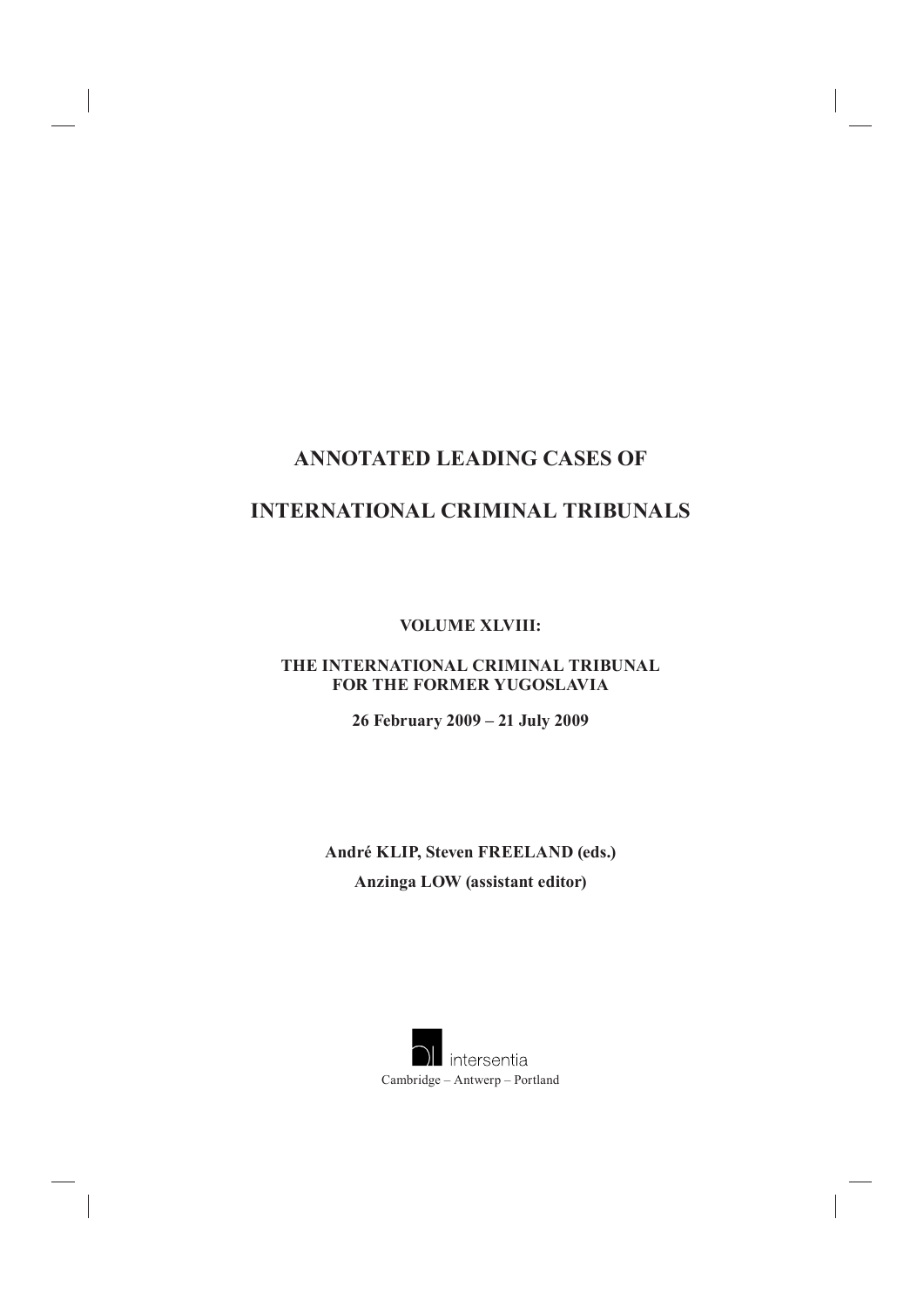Intersentia Ltd Sheraton House | Castle Park Cambridge | CB3 0AX | United Kingdom Tel.: +44 1223 370 170 | Fax: +44 1223 370 169 Email: mail@intersentia.co.uk www.intersentia.com | www.intersentia.co.uk

*Distribution for the UK and Ireland:* NBN International Airport Business Centre, 10 Thornbury Road Plymouth, PL6 7 PP United Kingdom Tel.: +44 1752 202 301 | Fax: +44 1752 202 331 Email: orders@nbninternational.com

*Distribution for Europe and all other countries:* Intersentia Publishing nv Groenstraat 31 2640 Mortsel Belgium Tel.: +32 3 680 15 50 | Fax: +32 3 658 71 21 Email: mail@intersentia.be

*Distribution for the USA and Canada:* International Specialized Book Services 920 NE 58th Ave. Suite 300 Portland, OR 97213 **USA** Tel.: +1 800 944 6190 (toll free) | Fax: +1 503 280 8832 Email: info@isbs.com

Please cite as: ICTY, Decision of Prlić Defence Motion for Admission of Documentary Evidence, *Prosecutor v. Prlić et al.*, Case No. IT-04-74-T, T. Ch. III, 6 March 2009, Klip/ Freeland, ALC-XLVIII-9.

Annotated Leading Cases of International Criminal Tribunals © André Klip and Steven Freeland (eds.); Anzinga Low (assistant editor) 2016

The author has asserted the right under the Copyright, Designs and Patents Act 1988, to be identified as author of this work.

No part of this book may be reproduced, stored in a retrieval system, or transmitted, in any form, or by any means, without prior written permission from Intersentia, or as expressly permitted by law or under the terms agreed with the appropriate reprographic rights organisation. Enquiries concerning reproduction which may not be covered by the above should be addressed to Intersentia at the address above.

Cover illustration: Jenna Standaert

ISBN 978-1-78068-345-4 D/2016/7849/136 NUR 828

British Library Cataloguing in Publication Data. A catalogue record for this book is available from the British Library.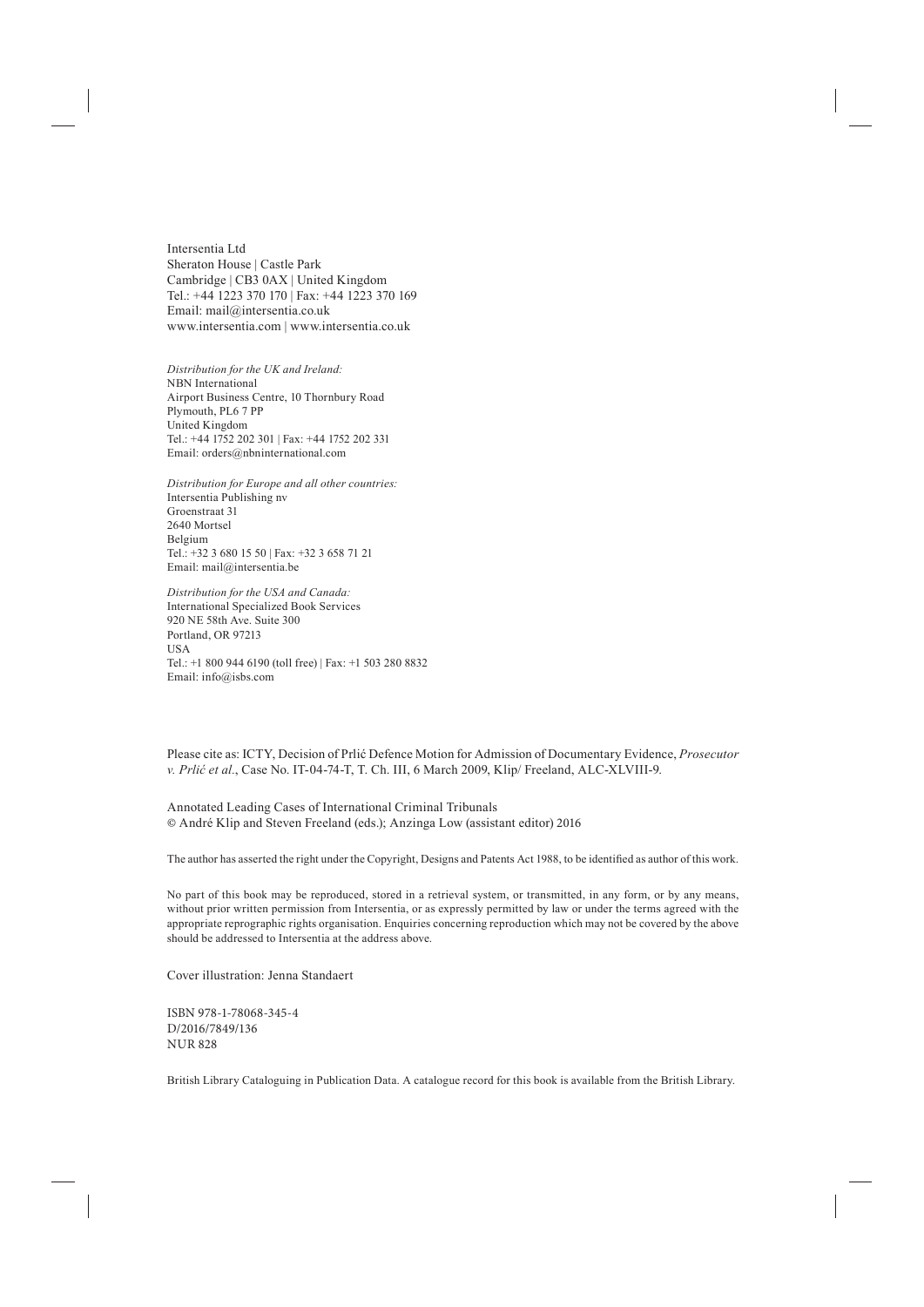#### **TABLE OF CONTENTS**

|                                                                                                                                                                                                                                                                                                          | 5   |
|----------------------------------------------------------------------------------------------------------------------------------------------------------------------------------------------------------------------------------------------------------------------------------------------------------|-----|
| Preface                                                                                                                                                                                                                                                                                                  | 7   |
| Part 1-Disclosure and Admission of Evidence                                                                                                                                                                                                                                                              |     |
| Decision of Prlić Defence Motion for Admission of Documentary Evidence, Prosecutor v. Prlić et                                                                                                                                                                                                           | 9   |
| Decision on Admission of Evidence Presented During Testimony of Aleksandar Stefanović,                                                                                                                                                                                                                   | 57  |
| Decision on Appellant Radovan Karadžić's Appeal Concerning Holbrooke Disclosure Agreement,                                                                                                                                                                                                               | 65  |
| Decision on Disclosure of Videos to the Accused, <i>Prosecutor v. Šešelj</i> , Case No. IT-03-67-T, T. Ch.                                                                                                                                                                                               | 71  |
| Decision on Request for Admission of Selected Portions of Zoran Tot's Evidence pursuant to Rule 92                                                                                                                                                                                                       | 77  |
| Decision on Motion for Access to Confidential Materials in Completed Cases, <i>Prosecutor v.</i>                                                                                                                                                                                                         | 83  |
| Decision on the Stojić Defence Motion for the Admission of Documentary Evidence (Cooperation<br>between the Authorities and the Armed Forces of Herceg-Bosna and the Authorities and the Armed<br>Forces of the ABiH), <i>Prosecutor v. Prlić et al.</i> , Case No. IT-04-74-T, T. Ch. III, 21 July 2009 | 97  |
|                                                                                                                                                                                                                                                                                                          | 105 |
|                                                                                                                                                                                                                                                                                                          | 110 |
| <b>Part II-Provisional Release</b>                                                                                                                                                                                                                                                                       |     |
| Decision on the Accused Prlić's Motion for Provisional Release, Prosecutor v. Prlić et al., Case No.                                                                                                                                                                                                     | 121 |
| Redacted Version of "Decision on Slobodan Praljak's Motion for Provisional Release (2009 Summer<br>Judicial Recess)" of 18 May 2009, Prosecutor v. Prlić et al., Case No. IT-04-74-T, T. Ch. III, 25 May                                                                                                 |     |
|                                                                                                                                                                                                                                                                                                          | 131 |
|                                                                                                                                                                                                                                                                                                          | 138 |
| <b>Part III—Various Procedural Matters</b>                                                                                                                                                                                                                                                               |     |
| Decision on Prlić Defence Request for Certification to Appeal the Decision of 12 February 2009<br>Regarding Supplement to the Accused Pric's Rule 84 bis Statement, Prosecutor v. Price et al., Case                                                                                                     | 143 |
|                                                                                                                                                                                                                                                                                                          | 147 |
| Decision on a Stoijć Defence Request Regarding References to Confidential Decisions Rendered by<br>Other Chambers, <i>Prosecutor v. Prlić et al.</i> , Case No. IT-04-74-T, T. Ch. III, 23 March 2009                                                                                                    | 151 |
| Decision Regarding Requests Filed by the Parties for Reconsideration of Decisions by the Chamber,                                                                                                                                                                                                        | 155 |
| Decision on Motion of Milivoj Petković for New Guidelines, <i>Prosecutor v. Prlić et al.</i> , Case No. IT-                                                                                                                                                                                              | 159 |